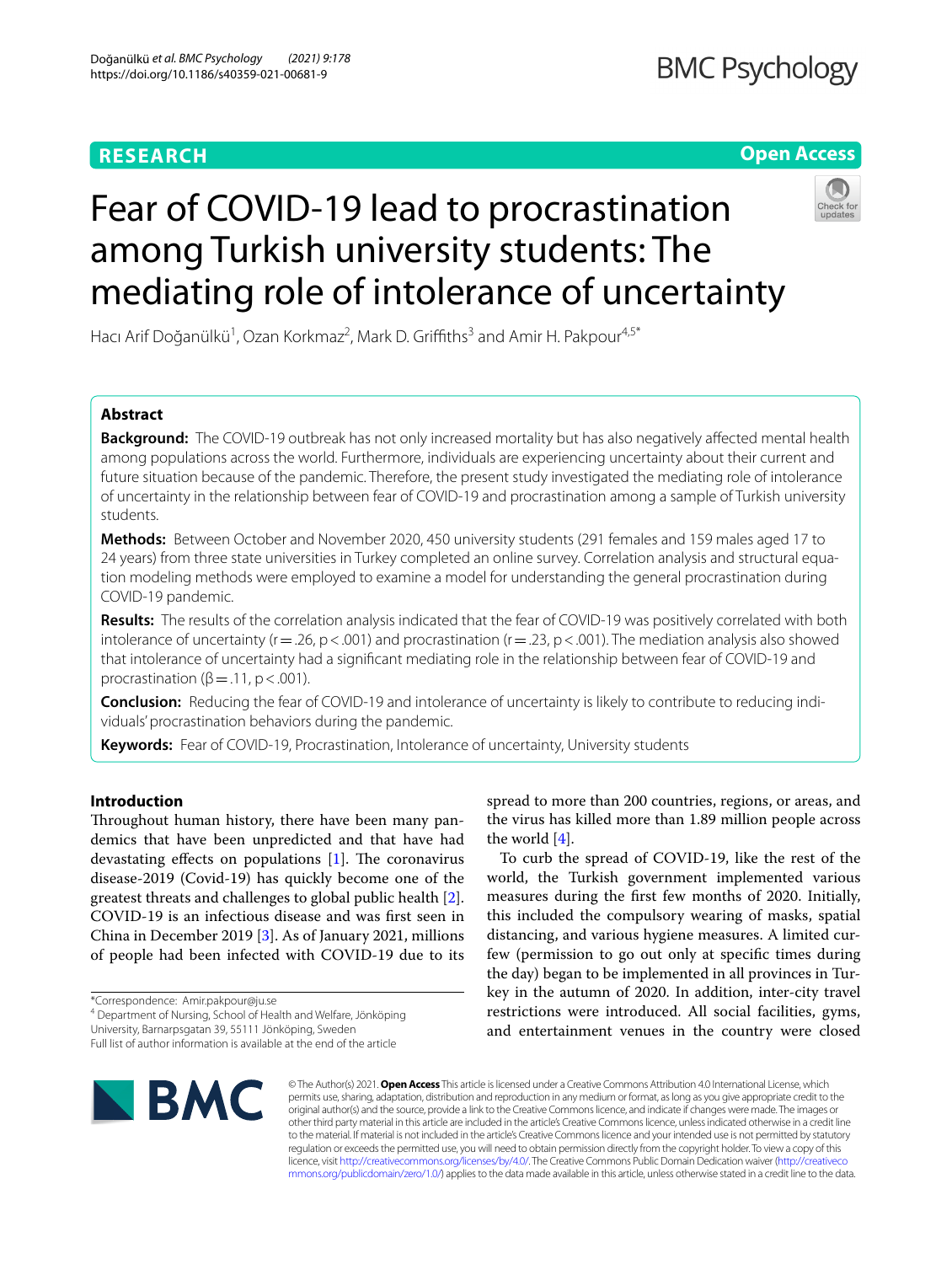to all activities. During this process, both students and other segments of the population were fnancially supported by the Turkish government for housing, education and basic needs. All universities in Turkey transformed their education methods from face-to-face education to online education.

Consequently, the COVID-19 pandemic has negatively afected the subjective well-being and led to a fear of COVID-19 among many individuals  $[5-8]$  $[5-8]$ . The fear of COVID-19 has been the cause of many psychological problems, including depression, anxiety and stress among individuals  $[9, 10]$  $[9, 10]$  $[9, 10]$  $[9, 10]$ . These psychological problems are known to be important predictors of procrastination behaviors that negatively affect individuals' effective use of time  $[11]$  $[11]$  and their state of happiness  $[12]$  $[12]$ . Therefore, the fear of COVID-19 appears to be an important factor that afects procrastination behavior among individuals.

Procrastination is viewed as a voluntary delay of an action and can bring about negative consequences [\[13](#page-6-10), [14\]](#page-6-11). Procrastination, which occurs among approximately half of university students at some point during their studies [\[14](#page-6-11)], is associated with mental health indices, including life satisfaction [[15\]](#page-6-12), emotional well-being [\[16](#page-6-13), [17\]](#page-6-14), self-efficacy and self-regulation  $[18]$  $[18]$ , resilience  $[19]$  $[19]$ , and self-esteem [\[20](#page-6-17)], as well as depression, anxiety, and stress [[21\]](#page-6-18). It can also lead to negative efects on individuals' professional and academic performance [\[14](#page-6-11)]. Moreover, procrastination has also been associated with it delaying people's use of health services [[22](#page-6-19)]. Individuals with procrastination behavior face difficulties in issues that cover most life aspects, such as emotion regulation [[23\]](#page-6-20), time management [[11\]](#page-6-8), and learning strategies [\[24\]](#page-6-21).

One of the consequences that COVID-19 has had on individuals is uncertainty [\[25](#page-6-22)]. It is not known when life will return to normal after COVID-19 pandemic, and this can cause uncertainty among individuals [[26\]](#page-6-23). Individuals' intolerance of uncertainty increases with increased fear and anxiety  $[26]$ . In this case, individuals want to understand threatening situations and to have a sense of control over these situations [[27\]](#page-6-24). However, the continuing uncertainty regarding COVID-19 can enhance fear reactions and the intolerance of uncertainty among some individuals [[28\]](#page-6-25).

Intolerance of uncertainty is defned as the tendency to respond negatively to uncertain events and situations in cognitive, emotional, and behavioral terms  $[29]$  $[29]$ . This response arises irrespective of whether the uncertainty is positive or negative [[30](#page-6-27)]. Intolerance of uncertainty is also associated with individuals' mental health and is one of the important predictors of psychological wellbeing [[27\]](#page-6-24). Psychological problems, such as depression, anxiety, and stress [[21](#page-6-18), [31\]](#page-7-0) are all associated with intolerance of uncertainty [\[32,](#page-7-1) [33](#page-7-2)]. Individuals with high intolerance of uncertainty can be said to experience emotional distress [[34](#page-7-3)]. Moreover, intolerance of uncertainty is associated with various behaviours in the life of the individual, such as social skills [[35\]](#page-7-4), academic performance [[36\]](#page-7-5), professional burnout [[37](#page-7-6)], and happiness [[38\]](#page-7-7).

## **The present study**

Previous research has shown that fear of COVID-19 increases individuals' intolerance of uncertainty [\[26](#page-6-23), [27\]](#page-6-24). In addition, the fear of COVID-19 is positively associated with depression, anxiety, and stress, which are important predictors of individuals' procrastination behaviors [[10](#page-6-7), [26](#page-6-23)]. Moreover, intolerance of uncertainty is predictive of procrastination [[39\]](#page-7-8). Considering the extant literature, it was hypothesized that intolerance of uncertainty may act as a mediator between fear of COVID-19 and procrastination. Therefore, the present study examined this specifc relationship.

The present study was carried out with Turkish university students. One of the reasons for specifcally conducting the study with Turkish university students is that 14% of COVID-19 patients are young adults in Turkey. Additionally, it is observed that the morbidity rate among young adults is equal for males and females. The mortality rate of patients in Turkey is 2.67%, and among young adults, this rate is  $0.04\%$  [ $40$ ]. Moreover, the COVID-19 pandemic has negatively afected university students in many ways including both physical and mental health  $[41, 42]$  $[41, 42]$  $[41, 42]$  $[41, 42]$ . Consequently, the present study assessed whether procrastination is afected by the fear of COVID-19 among Turkish university students. It also investigated the mediating role of intolerance of uncertainty in the relationship between the fear of COVID-19 and general procrastination behavior. The hypothetical model of the present study is presented in Fig. [1](#page-2-0). In the present study, the following hypotheses  $(H<sub>s</sub>)$  were examined:

*H1* Fear of COVID-19 will positively predict the general procrastination.

*H2* Fear of COVID-19 will positively predict the intolerance of uncertainty.

*H3* Intolerance of uncertainty will positively predict general procrastination.

*H4* Intolerance of uncertainty will have a mediating role in the relationship between fear of COVID-19 and general procrastination.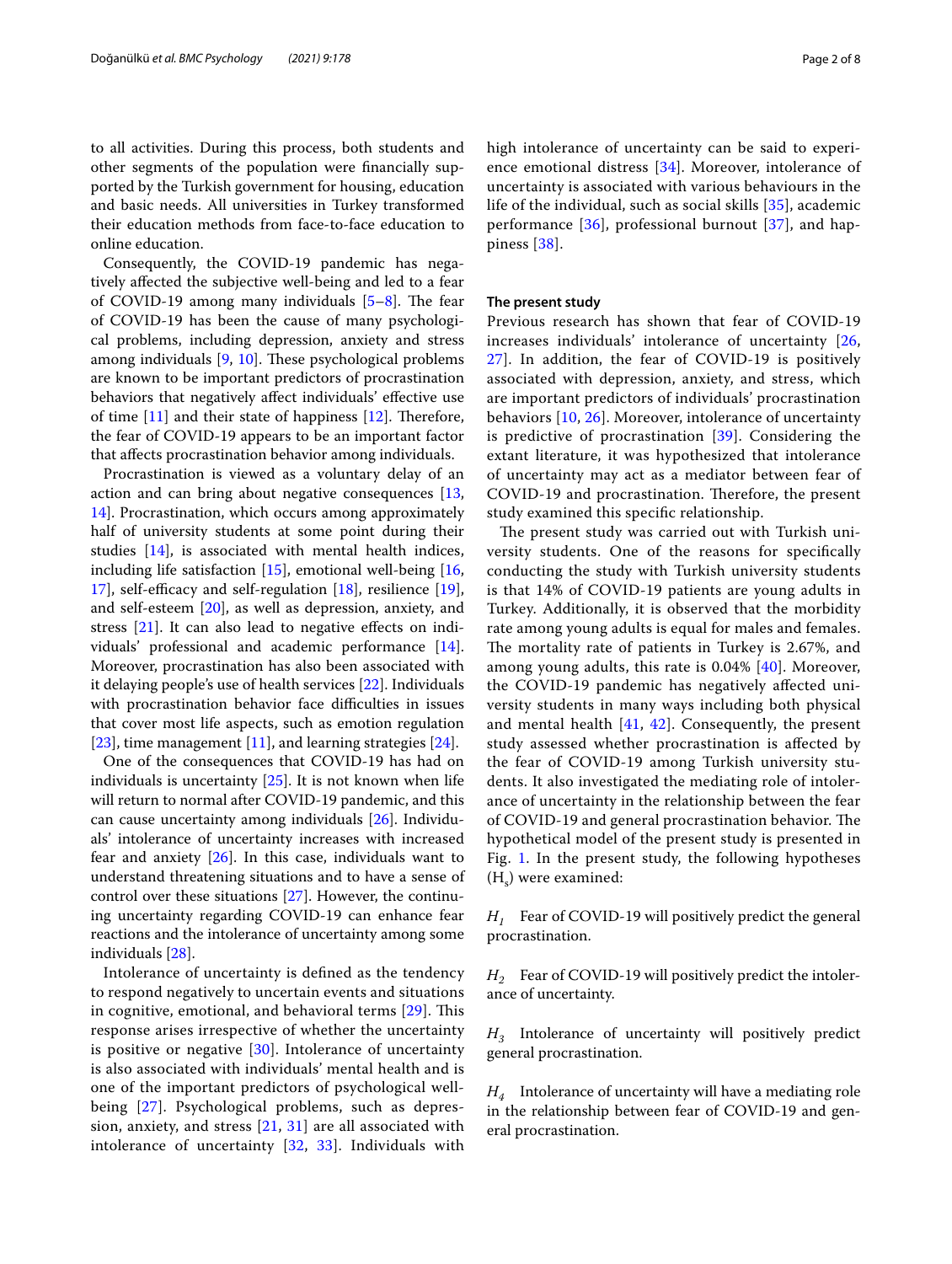

# <span id="page-2-0"></span>**Methods**

## **Participants, procedure, and ethics**

The study's participants comprised 450 individuals (291) females [64.7%], 159 males [35.3%]), with ages ranging from 17 to 24 years (mean age = 19.63 years,  $SD = 1.57$ ). A total of 53 participants had a low socio-economic status (11.8%), 339 participants were medium status (75.3%), and 58 participants were high status (12.9%). Just over one-quarter of the participants (26.9%;  $n=121$ ) had been diagnosed with COVID-19 at some point prior to or at the time of data collection.

Using convenience sampling method, the data were collected online via *Google Forms* from state universities in the cities of Karaman, Adana, and Nigde between October and November 2020. Data collection took approximately 15 minutes per participant. While collecting the data, no personally identifable information was requested from the participants. The study was performed in accordance with the Declaration of Helsinki and was approved and registered by the ethical and research committee from Ethics Committee of Karamanoglu Mehmetbey University (E-95728670- 044-E.26034). All participants provided written informed consent.

# **Measures**

#### *Fear of COVID‑19 Scale (FCV‑19S)*

The seven-item FCV-19S  $[5, 26]$  $[5, 26]$  $[5, 26]$  $[5, 26]$  $[5, 26]$  assesses the fear of COVID-19. The scale is uni-dimensional and its items (e.g., "I am most afraid of coronavirus-19") are responded to on a fve-point Likert type scale from 1 (*strongly disagree*) to 5 (*strongly agree*). The higher the score the greater the fear of COVID-19. The internal consistency of the scale, as assessed by Cronbach alpha, was found to be very good in the present study ( $\alpha$  = 0.86).

# *Intolerance of Uncertainty Scale (IUS‑12)*

The 12-item scale IUS-12  $[43, 44]$  $[43, 44]$  $[43, 44]$  $[43, 44]$  assesses the tendency of individuals to react emotionally, cognitively, and behaviorally to uncertain events and situations. The scale comprises two dimensions with six items in each subscale (e.g., "Unforeseen events upset me greatly" [prospective anxiety]), "Uncertainty keeps me from living a full life" [inhibitory anxiety]). Items are responded to on a fivepoint Likert type scale from 1 (*Not at all characteristic of me*) to 5 (*Entirely characteristic of me*). A higher score indicates greater intolerance of uncertainty. The internal consistency of the scale, as assessed by Cronbach alpha, was found to be very good in the present study ( $\alpha$  = 0.87).

#### *General Procrastination Scale (GPS)*

The 18-item GPS  $[45]$  $[45]$  assesses the extent to which individuals do their daily work or not. The scale comprises two dimensions with nine items in each subscale (e.g., "My family and friends always say that I do things at the last minute" [procrastination], "I finish things on time" [using time effectively]). Items are responded to on a fivepoint Likert type scale from 1=(*Doesn't refect me at all*) to 5 (*Refects me completely*). A higher score indicates a greater general tendency to procrastinate. The internal consistency of the scale, as assessed by Cronbach alpha, was found to be excellent in the present study ( $\alpha$  = 0.95).

# **Data analysis**

Descriptive statistical analyses were used to investigate socio-demographic data. Independent samples *t*-tests and ANOVAs (one-way analyses of variance) were used to examine the descriptive fndings. Pearson's correlation analysis was used to investigate the relationship between fear of COVID-19, intolerance of uncertainty, and general procrastination. A structural equation model using full information maximum likelihood estimation was conducted to assess the mediating role of intolerance of uncertainty in relationship between fear of COVID-19 and procrastination. As Fig. [1](#page-2-0) shows, in the hypothetical model, fear of COVID-19 was considered to be an endogenous latent variable while intolerance of uncertainty was considered as the latent variable acting as a mediator, and general procrastination was the latent and dependent variable. Model ft indices were evaluated using the following indices: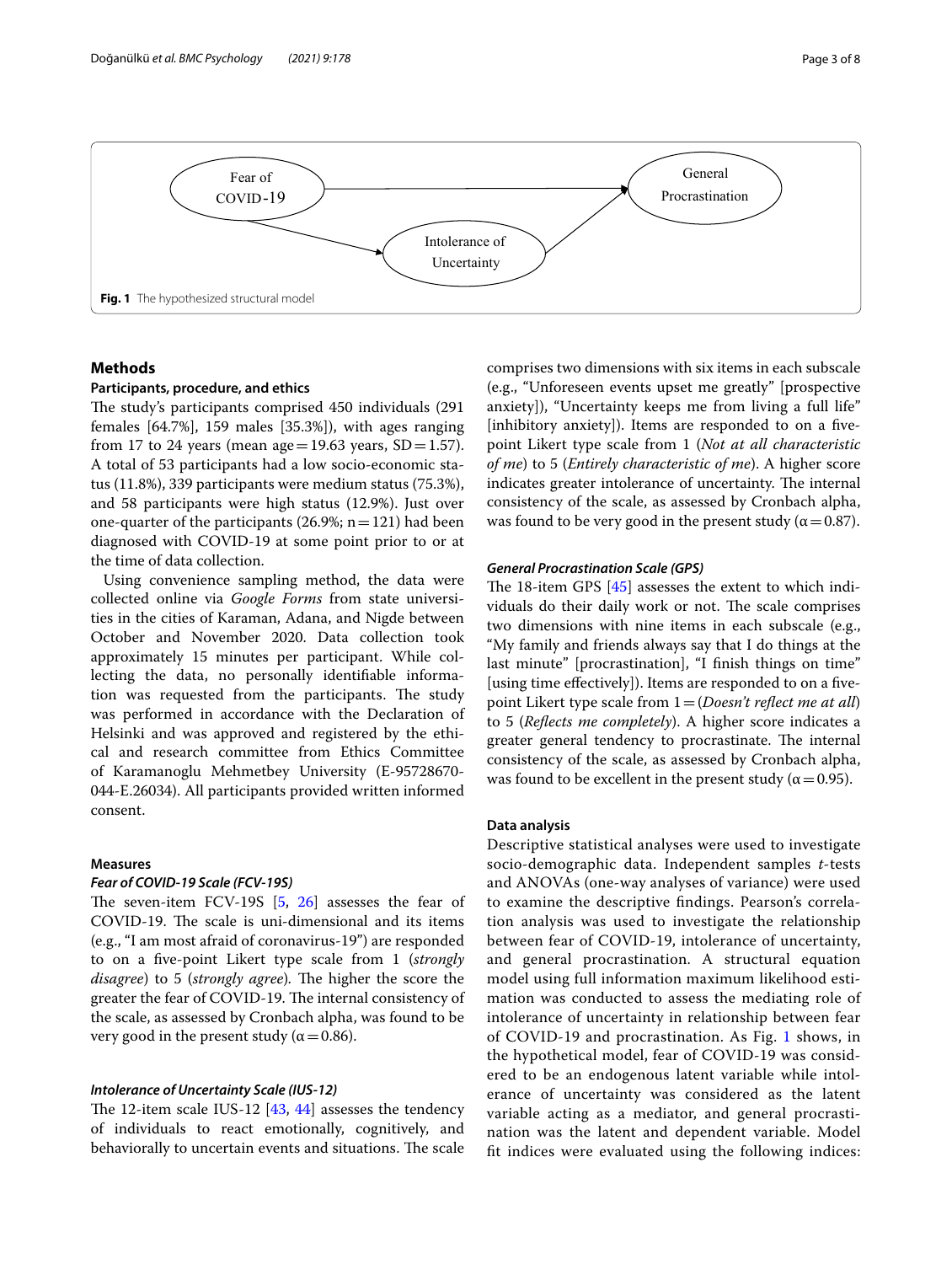$\chi^2$ /df, Comparative Fit Index (CFI), Tucker-Lewis Index (TLI), Root Mean Square Error of Approximation (RMSEA) and Standardized Root Mean Squared Residual (SRMR).  $\chi^2/\mathrm{df} < 5$ , TLI>0.90, CFI>0.90, and RMSEA and SRMR< 0.08were used to determine whether the model fit the data  $[46-48]$  $[46-48]$  $[46-48]$ . Bootstrapping tests were also performed to examine whether intolerance of uncertainty mediated the relationship between the fear of COVID-19 and general procrastination [[49\]](#page-7-17). A total of 10,000 resampling and 95% confdence intervals were used in this process. IBM SPSS Statistics 25 and AMOS Graphics 24 software packages were used for the analysis of the data.

<span id="page-3-0"></span>

|  | <b>Table 1</b> Descriptive statistics among participants ( $n = 450$ ) |  |  |  |
|--|------------------------------------------------------------------------|--|--|--|
|--|------------------------------------------------------------------------|--|--|--|

|                                          | n   | $\%$ | М     | SD   |
|------------------------------------------|-----|------|-------|------|
| Gender                                   |     |      |       |      |
| Female                                   | 291 | 64.7 | 19.42 | 5.46 |
| Male                                     | 159 | 35.3 | 18.35 | 5.80 |
| Socio-economic status <sup>2</sup>       |     |      |       |      |
| Low                                      | 53  | 11.8 | 19.21 | 6.66 |
| Medium                                   | 339 | 75.3 | 19.22 | 5.58 |
| High                                     | 58  | 12.9 | 17.81 | 4.48 |
| Having a COVID-19 diagnosis <sup>3</sup> |     |      |       |      |
| Yes                                      | 121 | 26.9 | 18.9  | 5.70 |
| <b>No</b>                                | 329 | 73.1 | 19.1  | 5.57 |
|                                          |     |      |       |      |

1: t(448)=1.939, p=.053; 2: F (2, 447)=1.618, p=.199; 3: t(448)=−.154,  $p = .878$ 

# **Results**

# **Descriptive statistics**

Findings concerning the descriptive variables are pre-sented Table [1.](#page-3-0) There were no significant differences in fear of COVID-19 scores on any of the descriptive variables (i.e., "having a COVID-19 diagnosis", socio-economic status, and gender).

# **The relationships between fear of COVID‑19, intolerance of uncertainty, and general procrastination**

Pearson's correlation analysis showed that the fear of COVID-19 was positively correlated with the intolerance of uncertainty  $(r=0.26, p<0.001)$ , and general procrastination ( $r=0.23$ ,  $p<0.001$ ), whereas intolerance of uncertainty was positively correlated with general procrastination ( $r = 0.24$ ,  $p < 0.001$ ).

## **Findings of the hypothesized mediation model**

The results of the hypothesized mediation model are presented in Fig. [2.](#page-3-1) The goodness of fit indices of the model were found to be significant  $[\chi^2]$  (39,  $N=450$ ) = 135.99;  $p < 0.001$ ;  $\chi^2/df = 3.49$ ; TLI = 0.92;  $CFI = 0.92$ ; RMSEA = 0.08 (LO = 0.06, HI = 0.09). The path coefficients of fear of COVID-19 and intolerance of uncertainty ( $\beta$ =0.28, *p*<0.001), fear of COVID-19 and general procrastination ( $\beta$ =0.29, *p* <0.001), intolerance of uncertainty and general procrastination ( $\beta$  = 0.38,  $p$ <0.001) were statistically significant. The indirect effect of the fear of COVID-19 in predicting general procrastination via the mediation of intolerance of uncertainty in the model was also found to be significant (β = 0.11,  $p$ <0.001). The fear of COVID-19 and intolerance of

<span id="page-3-1"></span>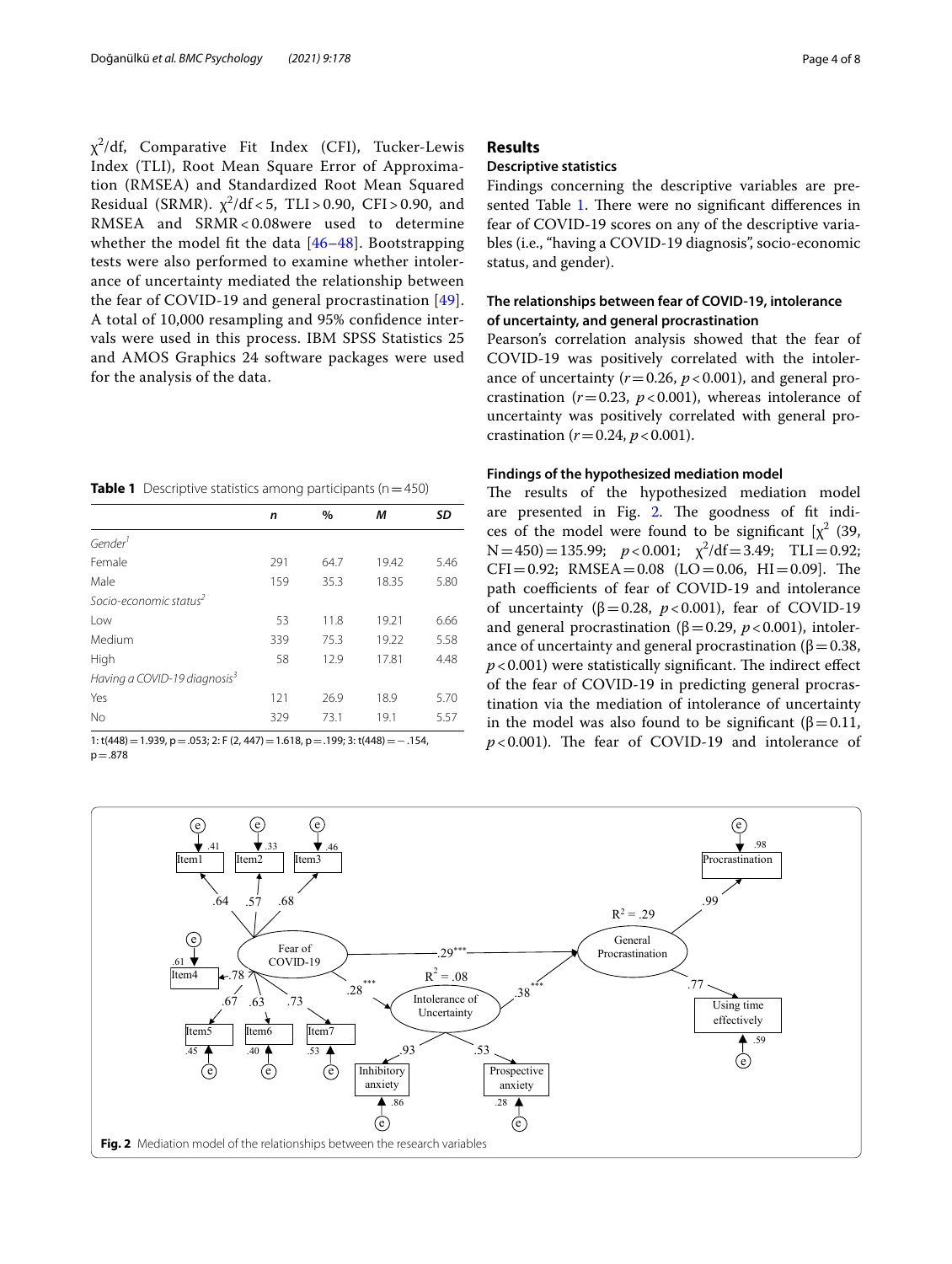uncertainty explained 29% of the variance of general procrastination ( $R^2$ =0.29, *p* < 0.001).

While performing bootstrapping analysis, 95% confdence interval and 10,000 resampling paths were con-ducted. The results are presented Table [2](#page-4-0). All the path coefficients in the model were statistically significant (Table [2\)](#page-4-0). On the other hand, the range of lower and upper limit values were not zero. Therefore, intolerance of uncertainty had a mediating role between fear of COVID-19 and general procrastination.

# **Discussion**

The present study is noteworthy because it is the first one to examine the efect of the fear of COVID-19 on procrastination. It is also important in that it examined the efect of intolerance of uncertainty on the relationship between procrastination and COVID-19. It is thought that while alleviating the fear of COVID-19 among university students is of importance, reducing their intolerance of uncertainty can also reduce their procrastination behaviors during the COVID-19 pandemic.

The study assessed the extent to which university students' fear of COVID-19 and their intolerance of uncertainty predicted their procrastination behavior using structural equation modeling. According to the results of the study, fear of COVID-19 and intolerance of uncertainty were found to signifcantly predict procrastination. Moreover, university students' intolerance of uncertainty had a mediating role in the relationship between the fear of COVID-19 and procrastination.

One of the key fndings of the present study was that the fear of COVID-19 positively predicted procrastination. Previous studies have shown that the fear of COVID-19 can cause psychological problems, such as depression, anxiety, and stress  $[9, 10, 36, 50]$  $[9, 10, 36, 50]$  $[9, 10, 36, 50]$  $[9, 10, 36, 50]$  $[9, 10, 36, 50]$  $[9, 10, 36, 50]$  $[9, 10, 36, 50]$  $[9, 10, 36, 50]$ . The extant literature has indicated that psychological prob-lems have a strong effect upon procrastination [\[21](#page-6-18), [31](#page-7-0), [51\]](#page-7-19). Therefore, it can be said that individuals appear to procrastinate due to psychological problems that the COVID-19 pandemic has created. Individuals' procrastination of their activities, especially in public areas (shopping, bill payment and banking etc.), may be due to the threat of infection because COVID-19 has disrupted individuals' normal lifestyles, and the risk of infection has made it difficult for individuals to leave their immediate social environments [\[52](#page-7-20)].

Another fnding was that the fear of COVID-19 positively predicted intolerance of uncertainty. No vaccine or drugs had been developed against COVID-19 at the time of data collection, and the accumulative death toll due to the disease was increasing daily. Experts cannot predict when the fght against COVID-19 will be successful and when life will return to its normal course, which causes uncertainty [[26](#page-6-23)]. Uncertainty increases fear, and fear increases the individual's intolerance of uncertainty [[26](#page-6-23), [27\]](#page-6-24). Therefore, it can be said that the fear of COVID-19 is a facilitating factor that increases individuals' intolerance of uncertainty.

Another fnding of the study was that intolerance of uncertainty positively predicted procrastination. It is known that intolerance of uncertainty is also a facilitating factor in procrastination [\[39](#page-7-8)]. One of the reasons for procrastination is the avoidance behaviors of the individual  $[53]$  $[53]$ . The motivation of the individual for avoidance increases due to various factors, such as fear and anxiety, and this can lead to procrastination. On the other hand, among individuals with a high level of intolerance of uncertainty, the avoidance response functions as a coping strategy, and individuals use the avoidance response in the face of uncertainties that make them feel psychologically uncomfortable  $[54]$  $[54]$ . Therefore, the finding here that intolerance of uncertainty positively predicts procrastination can be explained by the avoidance responses of the individuals.

Moreover, the fndings of the present study indicated that intolerance of uncertainty played a mediating role in

<span id="page-4-0"></span>

|  |  | Table 2 Bootstrapping test of the mediating effect of fear of COVID-19 on general procrastination |  |
|--|--|---------------------------------------------------------------------------------------------------|--|
|  |  |                                                                                                   |  |

| Pathways                                                                                             | Coefficient | <b>Standard error</b> | 95% CI         |
|------------------------------------------------------------------------------------------------------|-------------|-----------------------|----------------|
| Direct effect                                                                                        |             |                       |                |
| Fear of COVID-19 $\rightarrow$ Intolerance of uncertainty                                            | .28         | .07                   | .17 to .40     |
| Fear of COVID-19 $\rightarrow$ General procrastination                                               | .29         | .06                   | $.19$ to $.39$ |
| Intolerance of uncertainty $\rightarrow$ General procrastination                                     | .38         | .06                   | .29 to .47     |
| Indirect effect                                                                                      |             |                       |                |
| Fear of COVID-19 $\rightarrow$ Intolerance of uncertainty $\rightarrow$ General procrastina-<br>tion | $-.11$      | .03                   | $.06$ to $.17$ |
| Total effect                                                                                         |             |                       |                |
| Fear of COVID-19 $\rightarrow$ General procrastination                                               | .40         | .06                   | .30 to .50     |

*CI*: confidence interval. All path coefficients were significant at  $p < .001$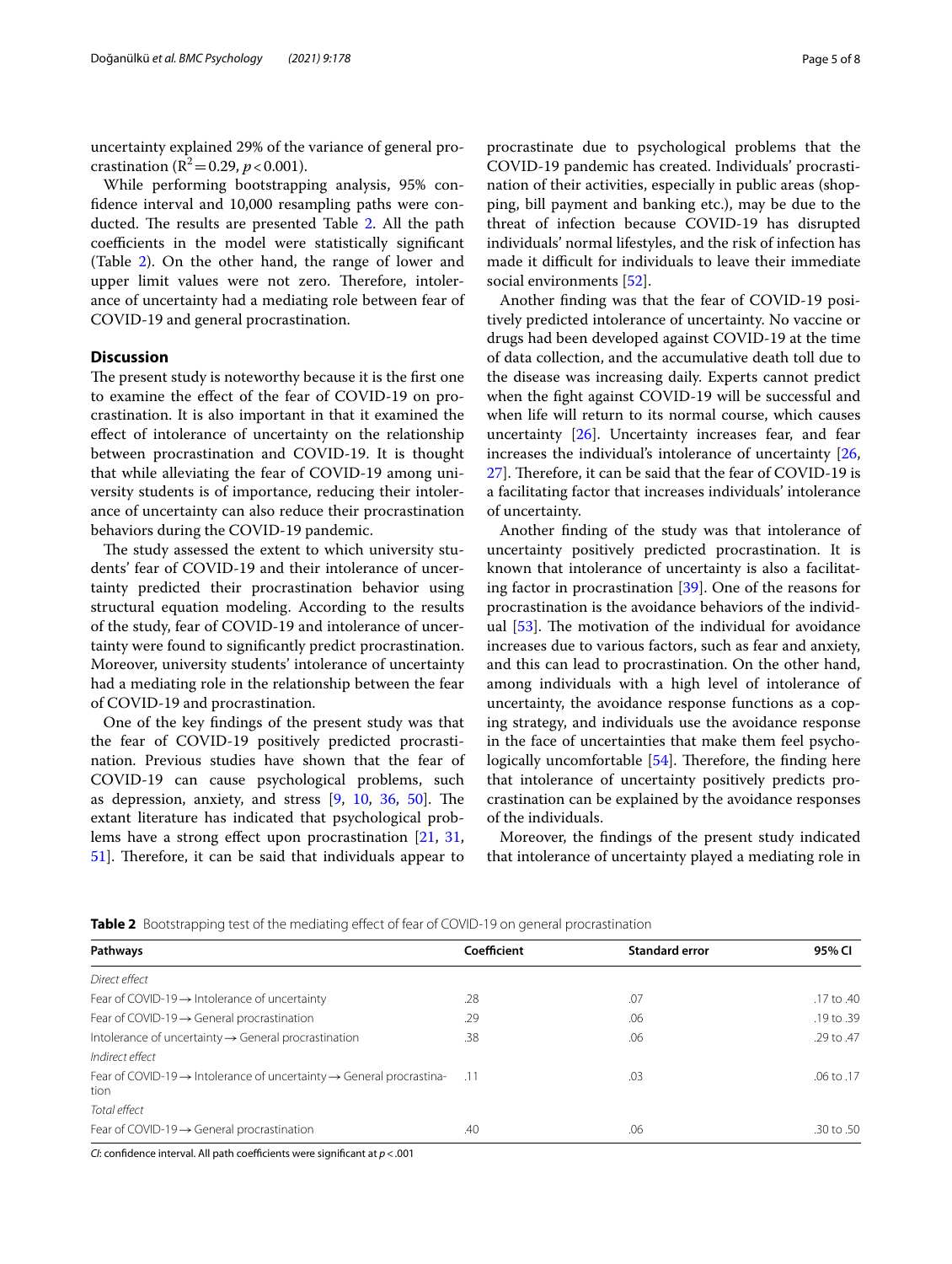the relationship between the fear of COVID-19 and procrastination. This finding suggests that as university students' fear of COVID-19 decreases, their intolerance of uncertainty decreases, and that they will engage in fewer procrastination behaviors. Based on the fndings here and the extant literature, it can be said that psychological problems due to the COVID-19 pandemic will increase procrastination [\[21](#page-6-18), [31](#page-7-0), [51\]](#page-7-19). However, in addition to the relationship between COVID-19 and procrastination, the uncertainties concerning COVID-19 and the unpredictability of what will happen in the future [\[9](#page-6-6), [39](#page-7-8)] indicate that intolerance of uncertainty plays a mediating role in increased procrastination behaviors due to COVID-19.

The results of the present study have important implications. The study contributes to the COVID-19 literature, where there are many more unknowns, by demonstrating the efect of COVID-19 on procrastination. Procrastination is a process related to the well-being of individuals  $[16, 17]$  $[16, 17]$  $[16, 17]$ . Therefore, the study here is important in that it demonstrates the impact of COVID-19 on procrastination, a factor associated with consequence to psychological well-being. On the other hand, it is known that many epidemic diseases have been experienced worldwide throughout human history [[1,](#page-6-0) [55](#page-7-23)]. As previous research demonstrates, pandemic conditions often cause negative emotions [[56](#page-7-24), [57](#page-7-25)]. However, it can be said that all kinds of fearful situations (poor health, other pandemics, loss of employment, economic downturns, etc.) that increase uncertainty such as COVID-19 will also have a negative effect on the mental health of individuals. Therefore, the findings of the present study may be valid not only during the COVID-19 pandemic period, but also in situations where fear afects individuals.

With online intervention programs, studies can be conducted to reduce the psychological problems of individuals caused by COVID-19. Satisfying social needs with video chats with family members or friends appears to be efective in reducing the feeling of fear [[58,](#page-7-26) [59](#page-7-27)]. Therefore, individuals can be encouraged to have online interactions. Counseling lines can be established so that individuals with a high level of intolerance of uncertainty can obtain accurate information concerning COVID-19 at any time. Consequently, uncertainty regarding the pandemic can be clarifed. Moreover, intervention programs that can reduce procrastination behaviors due to the fear of COVID-19 can be developed. Recommended intervention studies can be applied to students through university psychological counseling and guidance centers.

The present study has some limitations. It was carried out with students enrolled in three diferent state universities in Turkey. The generalizability of the results could therefore be increased by carrying out similar studies with university students who have diferent cultural characteristics from different cultures and countries. The lack of information about the perceived social support of the participants in this study is also a limitation because perceived social support is a factor associated with fear of COVID-19 [[60\]](#page-7-28) and intolerance of uncertainty [\[61](#page-7-29)]. No information was collected from participants about whether they had received psychological support to cope with the fear of COVID-19. This is also a limitation because it is a factor that may have impacted study fndings. In order to examine the efect of fear of COVID-19 on individuals' procrastination behaviors, new research models can be designed as mediators and modifers such as hope and optimism which are positive concepts for the future. In addition, new research designs based on qualitative paradigms could be implemented. In these studies, the cognitive and emotional effects of fear of COVID-19 on individuals' procrastination behaviors could be examined in depth.

The present study was conducted with university students and was carried utilizing a cross-sectional design. Similar studies could be conducted among different employee groups to investigate whether the fear of COVID-19 and intolerance of uncertainty have an efect on procrastination behaviors of working individuals rather than academic work. In addition, the present study showed that COVID-19 fear appears to explains its efect on procrastination via intolerance of uncertainty. In future studies, a similar model could be created to include diferent fears or fear situations. By comparing the results to those in the present study, the accumulative fndings will signifcantly add to the literature on the psychological efects of the epidemic.

# **Conclusion**

The present study found that the fear of COVID-19 afected individuals' procrastination behaviors. Also, intolerance of uncertainty was determined to be an important facilitating factor in procrastination behaviors among university students. According to the results of the study here, intolerance of uncertainty plays an important mediating role in the relationship between the fear of COVID-19 and procrastination. Findings indicated that during the pandemic period, when uncertainties and fears are common, procrastination behaviors should be taken into account when developing interventions to prevent negative efects among individuals.

#### **Acknowledgements**

The authors would like to thank all those who participated in this study and distributing the web-based online survey to other students to participate.

#### **Authors' contributions**

HAD and OK conceptualized the project, collected the data, analyzed the data and wrote the manuscript. MDG and AHP contributed to the analysis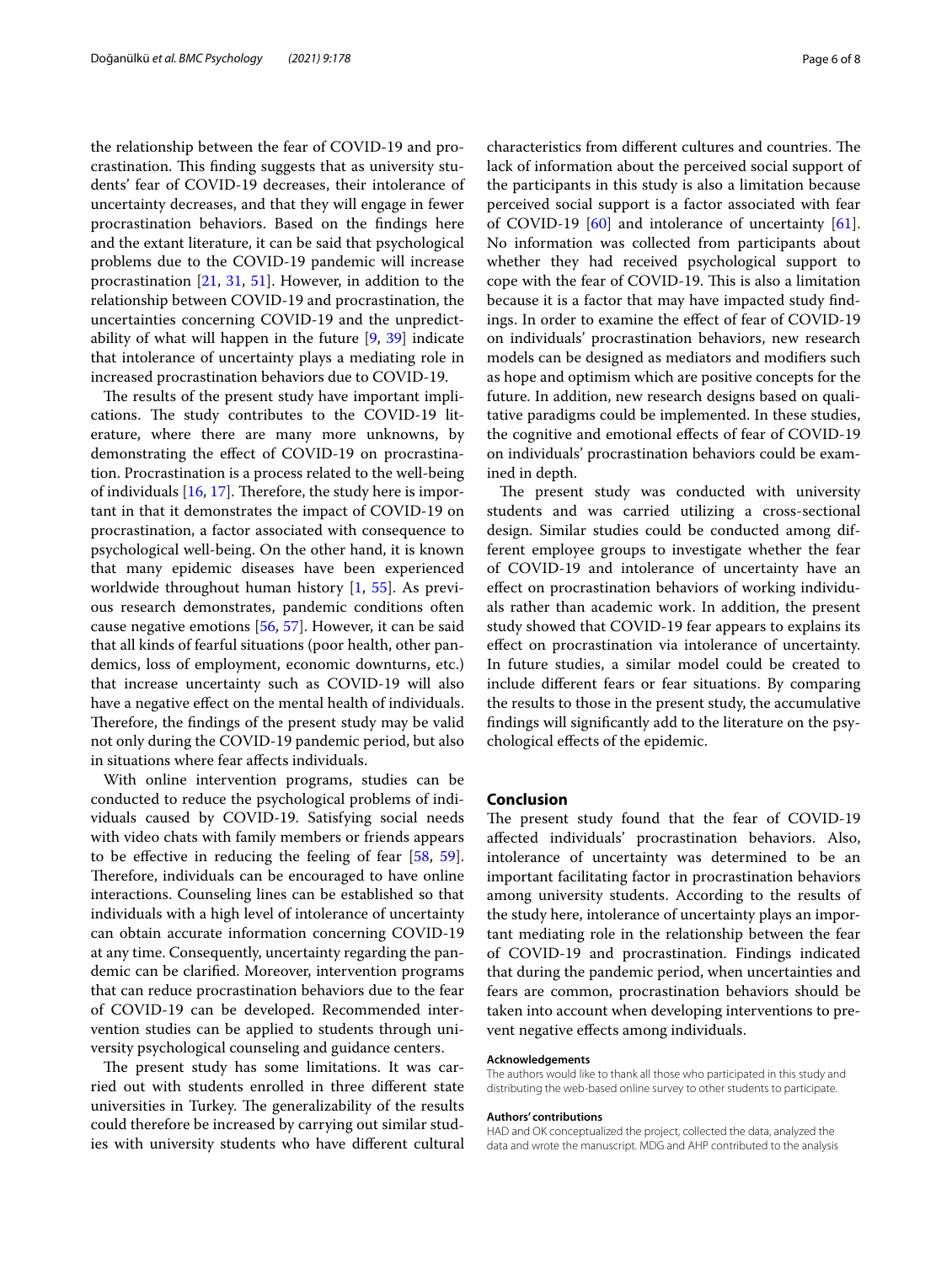manuscript. All authors read and approved the fnal manuscript.

# **Funding**

This work was not supported by any foundation.

#### **Availability of data and materials**

The datasets used and/or analyzed during the current study are available from the corresponding author on reasonable request.

# **Declarations**

#### **Competing interests**

The authors declare no competing interests.

#### **Ethics approval and consent to participate**

The study was performed in accordance with the Declaration of Helsinki and was approved and registered by the ethical and research committee from Ethics Committee of Karamanoglu Mehmetbey University (E-95728670- 044-E.26034). All participants provided written informed consent.

# **Consent for publication**

Not applicable.

#### **Competing interest**

The authors declare that they have no competing interests.

#### **Author details**

<sup>1</sup> Career Planning, Research and Application Center, Cukurova University, Adana, Turkey. <sup>2</sup> Faculty of Education, Karamanoglu Mehmetbey University, Karaman 70100, Turkey. <sup>3</sup>International Gaming Research Unit, Psychology Department, Nottingham Trent University, Nottingham, UK. <sup>4</sup>Department of Nursing, School of Health and Welfare, Jönköping University, Barnarpsgatan 39, 55111 Jönköping, Sweden. <sup>5</sup> Social Determinants of Health Research Center, Research Institute for Prevention of Non-Communicable Diseases, Qazvin University of Medical Sciences, Qazvin, Iran.

#### Received: 22 May 2021 Accepted: 3 November 2021 Published online: 10 November 2021

#### **References**

- <span id="page-6-0"></span>1. World Health Organization. Disease outbreaks by year [internet]. World Health Organization; 2020 [cited 2021 Jan. 7]. [https://www.who.int/csr/](https://www.who.int/csr/don/archive/year/en/) [don/archive/year/en/](https://www.who.int/csr/don/archive/year/en/). Accessed 7 Jan 2021.
- <span id="page-6-1"></span>2. Chakraborty I, Maity P. COVID-19 outbreak: migration, efects on society, global environment and prevention. Sci Total Environ. 2020;728:138882.
- <span id="page-6-2"></span>3. World Health Organization. Q&A on coronaviruses (COVID-19) [internet]. World Health Organization; 2019 [cited 2021 Jan. 7]. [https://www.who.](https://www.who.int/emergencies/diseases/novel-coronavirus-2019/question-and-answers-hub/q-a-detail/q-a-coronaviruses#:~:text=symptoms) [int/emergencies/diseases/novel-coronavirus-2019/question-and-answe](https://www.who.int/emergencies/diseases/novel-coronavirus-2019/question-and-answers-hub/q-a-detail/q-a-coronaviruses#:~:text=symptoms) [rs-hub/q-a-detail/q-a-coronaviruses#:~:text](https://www.who.int/emergencies/diseases/novel-coronavirus-2019/question-and-answers-hub/q-a-detail/q-a-coronaviruses#:~:text=symptoms)=symptoms. Accessed 7 Jan 2021.
- <span id="page-6-3"></span>4. World Health Organization. Coronavirus disease (COVID-19) pandemic [internet]. World Health Organization; 2019 [cited 2021 Jan. 7]. [https://](https://www.who.int/emergencies/diseases/novel-coronavirus-2019) [www.who.int/emergencies/diseases/novel-coronavirus-2019](https://www.who.int/emergencies/diseases/novel-coronavirus-2019). Accessed 7 Jan 2021.
- <span id="page-6-4"></span>5. Ahorsu DK, Lin C-Y, Imani V, Saffari M, Griffiths MD, Pakpour AH. Fear of COVID-19 Scale: development and initial validation. Int J Ment Heal Addict. 2020. [https://doi.org/10.1007/s11469-020-00270-8.](https://doi.org/10.1007/s11469-020-00270-8)
- 6. Hu Z, Lin X, Kaminga AC, Xu H. Impact of the COVID-19 epidemic on lifestyle behaviors and their association with subjective well-being among the general population in mainland china: cross-sectional study. J Med Internet Res. 2020;22:e21176.
- 7. Mertens G, Gerristen L, Salemink E. Engelhard IM. Fear of the coronavirus (COVID‐19): Predictors in an online study conducted in March 2020. J Anxiety Disord. 2020;74:102258.
- <span id="page-6-5"></span>8. Yıldırım M, Güler A. Positivity explains how COVID-19 perceived risk increases death distress and reduces happiness. Personal Individ Difer. 2020;168:110347.
- <span id="page-6-6"></span>9. Lin CY, Hou WL, Mamun MA, Aparecido da Silva J, Broche-Pérez Y, Ullah I. Fear of COVID‐19 Scale (FCV‐19S) across countries: measurement invariance issues. Nurs Open. 2021;8(4):1892–1908.
- <span id="page-6-7"></span>10. Satici B, Gocet-Tekin E, Deniz ME, Satici SA. Adaptation of the fear of COVID-19 scale: its association with psychological distress and life satisfaction in Turkey. Int J Ment Health Addict 2020. Advance online publication. <https://doi.org/10.1007/s11469-020-00294-0>.
- <span id="page-6-8"></span>11. Wolters CA, Won S, Hussain M. Examining the relations of time management and procrastination within a model of self-regulated learning. Metacogn Learn. 2017;12(3):381–99.
- <span id="page-6-9"></span>12. Tibbett TP, Ferrari JR. The portrait of the procrastinator: risk factors and results of an indecisive personality. Personal Individ Difer. 2015;82:175–84.
- <span id="page-6-10"></span>13. Klingsieck KB. Procrastination: when good things don't come to those who wait. Eur Psychol. 2013;18(1):24–34.
- <span id="page-6-11"></span>14. Steel P. The nature of procrastination: a meta-analytic and theoretical review of quintessential self-regulatory failure. Psychol Bull. 2007;133(1):65–94.
- <span id="page-6-12"></span>15. Çıkrıkçı Ö, Erzen E. Academic procrastination, school attachment, and life satisfaction: a mediation model. J Ration Emot Cogn Behav Ther. 2020;38:225–42.
- <span id="page-6-13"></span>16. Balkis M, Duru E. Procrastination, self-regulation failure, academic life satisfaction, and afective well-being: underregulation or misregulation form. Eur J Psychol Educ. 2016;31:439–59.
- <span id="page-6-14"></span>17. Van Eerde W. A meta-analytically derived nomological network of procrastination. Personal Individ Difer. 2003;35:1401–18.
- <span id="page-6-15"></span>18. Przepiórka A, Błachnio A, Siu NYF. The relationships between selfefficacy, self-control, chronotype, procrastination and sleep problems in young adults. Chronobiol Int. 2019;36:1025–35.
- <span id="page-6-16"></span>19. Ko CYA, Chang Y. Investigating the relationships among resilience, social anxiety, and procrastination in a sample of college students. Psychol Rep. 2018;121:1–15.
- <span id="page-6-17"></span>20. Hajloo N. Relationships between self-efficacy, self-esteem, and procrastination in undergraduate Psychology students. Iran J Psychiatry Behav Sci. 2014;8(3):42–9.
- <span id="page-6-18"></span>21. Eisenbeck N, Carreno DF, Uclés-Juárez R. From psychological distress to academic procrastination: exploring the role of psychological infexibility. J Contextual Behav Sci. 2019;13:103–8.
- <span id="page-6-19"></span>22. Stead R, Shanahan MJ, Neufeld RWJ. "'I'll go to therapy, eventually"': procrastination, stress and mental health. Personal Individ Difer. 2010;49:175–80.
- <span id="page-6-20"></span>23. Eckert M, Ebert DD, Lehr D, Sieland B, Berking M. Overcome procrastination: enhancing emotion regulation skills reduce procrastination. Learn Individ Difer. 2016;52:10–8.
- <span id="page-6-21"></span>24. Howell AJ, Watson DC. Procrastination: associations with achievement goal orientation and learning strategies. Personal Individ Difer. 2007;43:167–78.
- <span id="page-6-22"></span>25. Li S, Wang Y, Xue J, Zhao N, Zhu T. The impact of COVID-19 epidemic declaration on psychological consequences: a study on active Weibo Users. Int J Environ Res Public Health. 2020;17(6):2032.
- <span id="page-6-23"></span>26. Bakioğlu F, Korkmaz O, Ercan H. Fear of COVID-19 and positivity: Mediating role of intolerance of uncertainty, depression, anxiety, and stress. Int J Ment Health Addict. 2020. Advance online publication. [https://doi.](https://doi.org/10.1007/s11469-020-00331-y) [org/10.1007/s11469-020-00331-y.](https://doi.org/10.1007/s11469-020-00331-y)
- <span id="page-6-24"></span>27. Satici B, Saricali M, Satici SA, Griffiths MD. Intolerance of uncertainty and mental wellbeing: serial mediation by rumination and fear of COVID-19. Int J Ment Health Addict. 2020. Advance online publication. [https://doi.org/10.1007/s11469-020-00305-0.](https://doi.org/10.1007/s11469-020-00305-0)
- <span id="page-6-25"></span>28. Schimmenti A, Billieux J, Starcevic V. The four horsemen of fear: an integrated model of understanding fear experiences during the COVID-19 pandemic. Clin Neuropsychiatry. 2020;17(2):41–5.
- <span id="page-6-26"></span>29. Buhr K, Dugas MJ. The intolerance of uncertainty scale: psychometric properties of the English version. Behav Res Ther. 2002;40:931–45.
- <span id="page-6-27"></span>30. Hong RY, Lee SSM. Further clarifying prospective and inhibitory intolerance of uncertainty: factorial and construct validity of test scores from the intolerance of uncertainty scale. Psychol Assess. 2015;27(2):605–20.